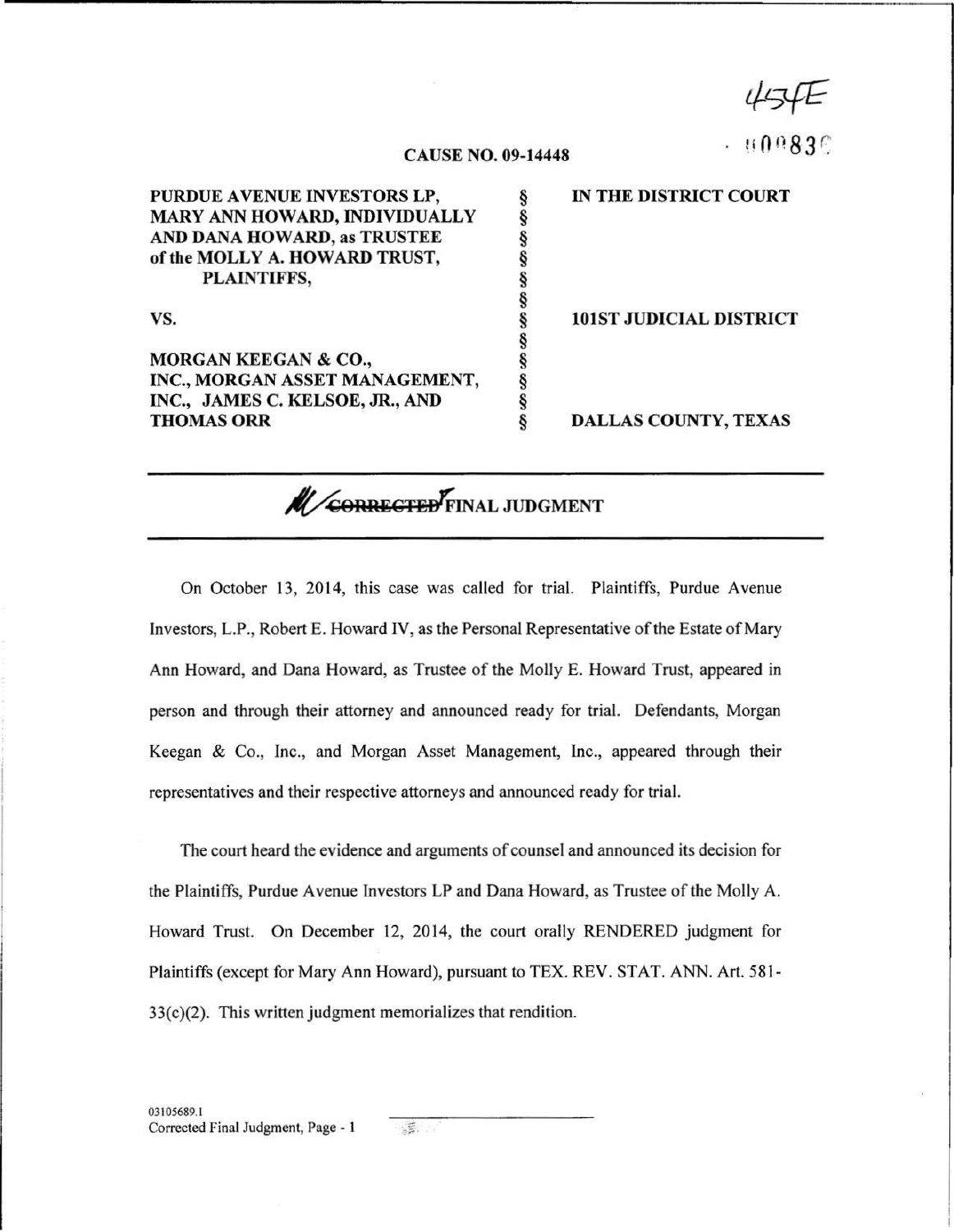I. IT IS THEREFORE ORDERED, ADJUDGED AND DECREED that Plaintiffs, Purdue Avenue Investors LP, and Dana Howard, as Trustee of the Molly A. Howard Trust, recover damages from Defendants, jointly and severally, in the sum of \$1 ,399,708.64, plus prejudgment interest thereon from the date of payment for the securities by the Plaintiffs at the annual rate of five percent (5%), or \$191.74 per day, for a total sum of \$2,150,803.60, as of December 19, 2014, plus postjudgment interest on the total sum at the annual rate of five percent  $(5\%)$ , and court costs.

2. Plaintiffs and Defendants both requested attorney fees as "equitable" based on art. 581 -330(7). On December 12, 2014, the Court advised the parties that it is denying both requests. IT IS THEREFORE ORDERED, ADJUDGED AND DECREED that each party will bear their own attorney's fees.

3. Plaintiffs sought a finding of spoliation and related sanctions against both Defendants herein. Pursuant to a Rule 11 Agreement filed on October 8, 2014, the parties agreed to hear the issue of spoliation at the time of trial. On December 12,2014, the Court advised the parties that it is denying Plaintiffs' motion. IT IS THEREFORE ORDERED, ADJUDGED AND DECREED, that Plaintiffs' request for a finding of spoliation and related sanctions is DENIED.

4. IT IS ORDERED, JUDGED AND DECREED that any and all other remaining claims, if any, are hereby DENIED.

5. This judgment is final, disposes of all claims and all parties, and is appealable.